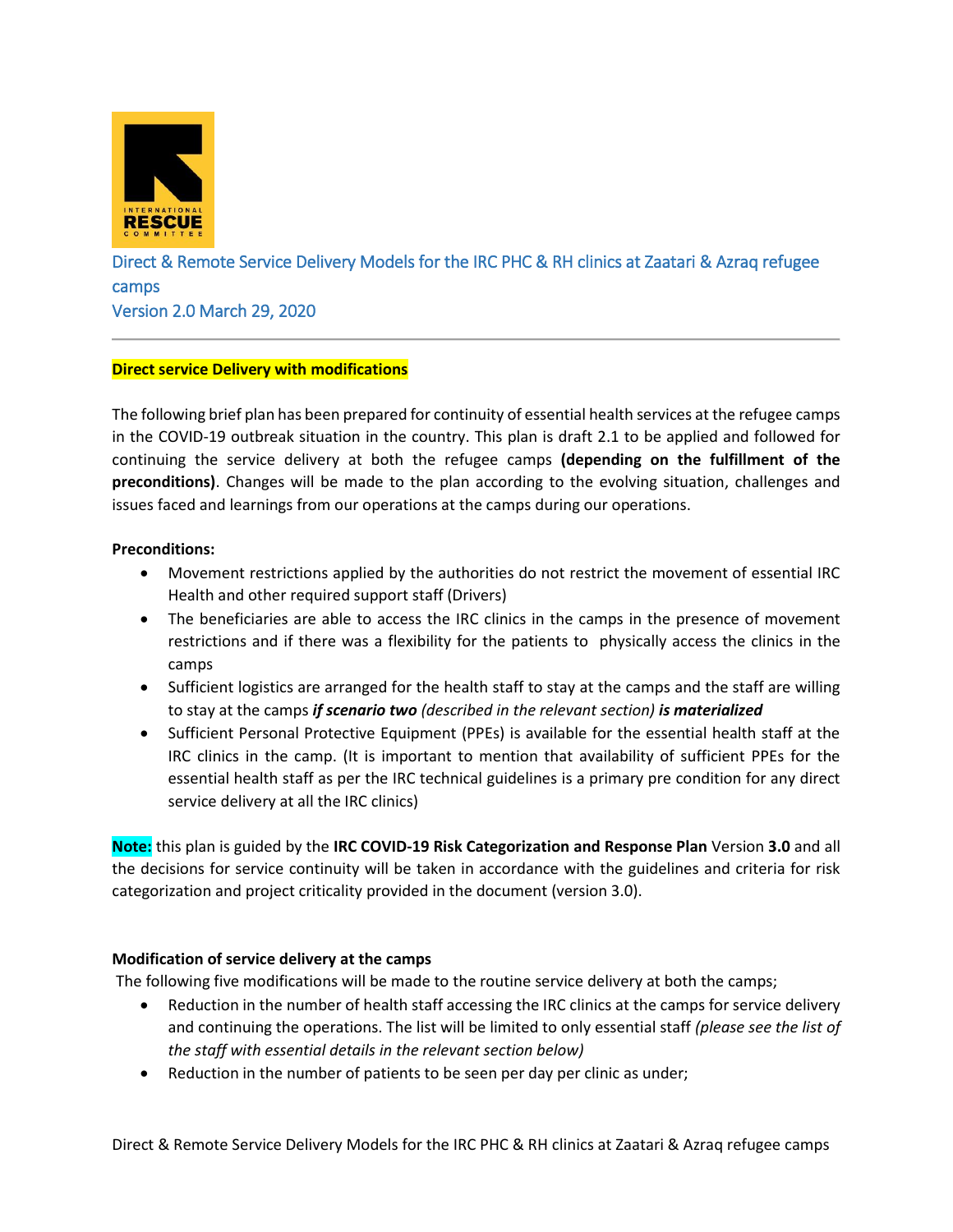- $\circ$  Zaatari refugee camp (30 per medical doctor for NCD and CD patients and 15 by the midwife for RH)
- $\circ$  Azrag refugee camp (15 to 20 per midwife per each clinic in village3, 5 & 6)
- Reduction in the number of working hours to 9am till 1pm at both the locations
- Limiting the service delivery at both the locations to the most essential and lifesaving health services *(please see the range of services in the relevant section below)*
- Applying longer appointments to all the patients with dispensing medicine for 3 months (based on the availability)

# **Service delivery**

# **Service delivery at the IRC PHC clinic at Zaatari refugee camp**

Delivery of essential Primary and Reproductive Health services will be continued including the following components;

- $\circ$  Consultations and treatment to the patients suffering from Non Communicable Diseases (NCDs) along with provision of medicine *(NCD patients will be preferred in the initial stage and medicine will be dispended to them for a period of 3 months depending upon the availability)*
- o Consultations and treatment to the patients suffering from severe Communicable Diseases (NCDs) along with provision of medicine
- o Antenatal care check-ups for pregnant women
- o Postnatal Care check-ups for mothers in their postnatal period and their new born babies
- o Family planning (FP) messaging and delivery of FP methods

# **Service delivery at the IRC RH clinics at village 3, 5 & 6 at Azraq camp**

Following services will be delivered at the IRC RH clinics;

- o Antenatal Care (ANC) for pregnant women
- o Postnatal Care (PNC) to women in their postnatal period
- o Family planning counseling and provision of contraceptives
- o Management of the immediate consequences of sexual violence and Clinical Management of Rape (CMR)
- o Post-abortion care to women having miscarriages.
- o STIs/HIV prevention and treatment
- o Gynecological care for women of reproductive age *(depending upon the availability of Gynecologists)*

# **Essential Health Staff**

# **PHC facility Zaatari**

| Serial<br><b>Number</b> | <b>Health Staff</b> | <b>Number</b> |
|-------------------------|---------------------|---------------|
|-------------------------|---------------------|---------------|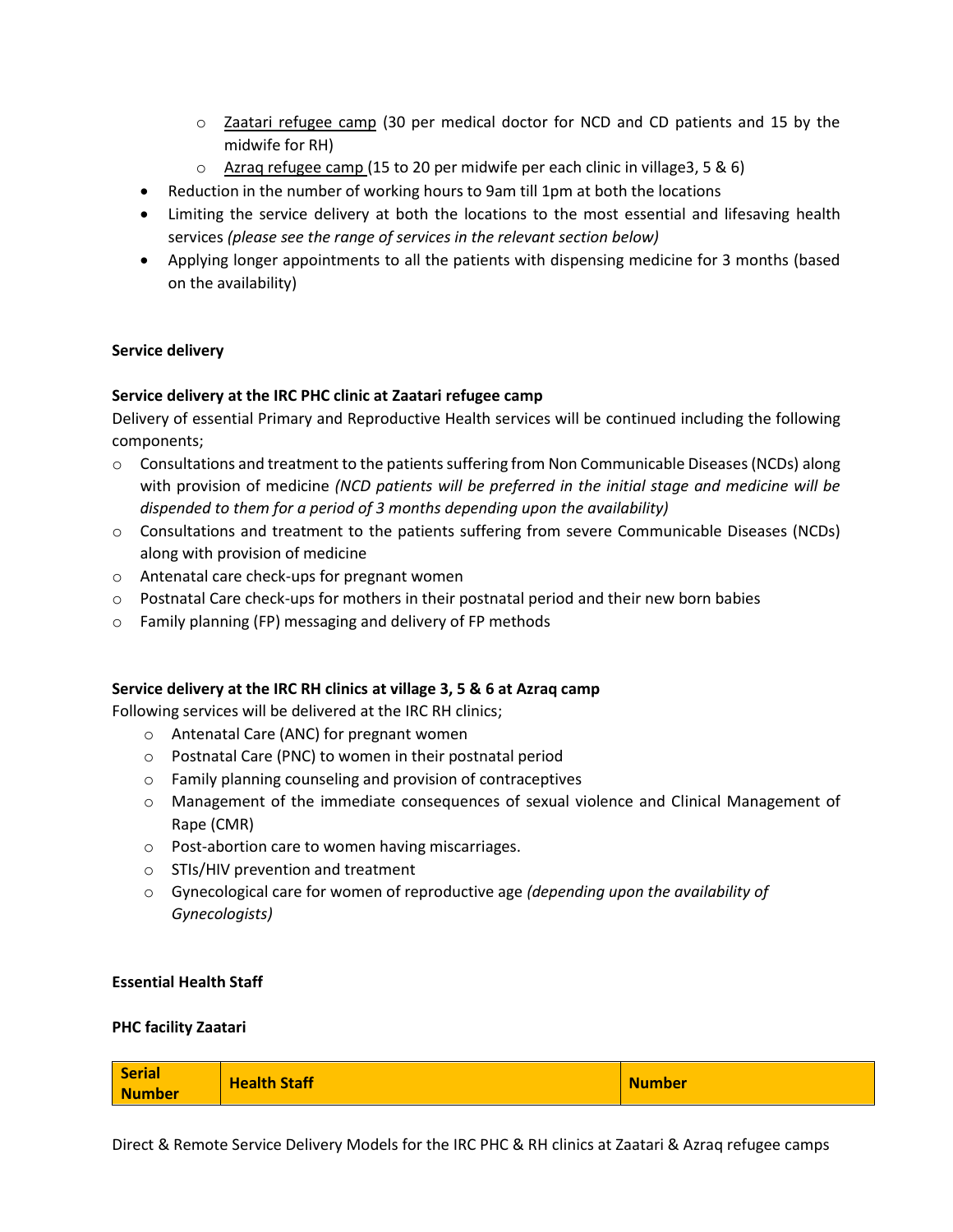|                    | Health Manager Urban and Zaatari camp |   |
|--------------------|---------------------------------------|---|
|                    | Senior Health Officer                 |   |
| 2                  | <b>Medical Doctor</b>                 | 2 |
| 3                  | <b>Nurse</b>                          | 2 |
| 4                  | Midwife                               |   |
| 5                  | Data Entry Receptionist               |   |
|                    | Pharmacist                            |   |
| <b>Total Staff</b> |                                       | 9 |

## **RH clinics at Azraq**

| <b>Serial</b><br><b>Number</b> | <b>Health Staff</b>     | <b>Number</b>  |
|--------------------------------|-------------------------|----------------|
|                                | <b>RH Specialist</b>    | 1              |
|                                | Gynecologist            | 2              |
| 3                              | Midwife                 | $\overline{4}$ |
| 4                              | Pharmacist              | 1              |
| 5                              | Data entry receptionist | 1              |
| <b>Total Staff</b>             |                         | 9              |

## **Possible Scenarios:**

In the current situation a direct service delivery model will be applied provided the preconditions mentioned above are fulfilled. In light of the above mentioned pre conditions, three scenarios are described as under;

### **Scenario One:**

**Daily movement of the staff to and from the camps:** in case movement was permitted to the IRC essential health staff, patients were able to access the IRC clinics in the camps

## **Scenario Two:**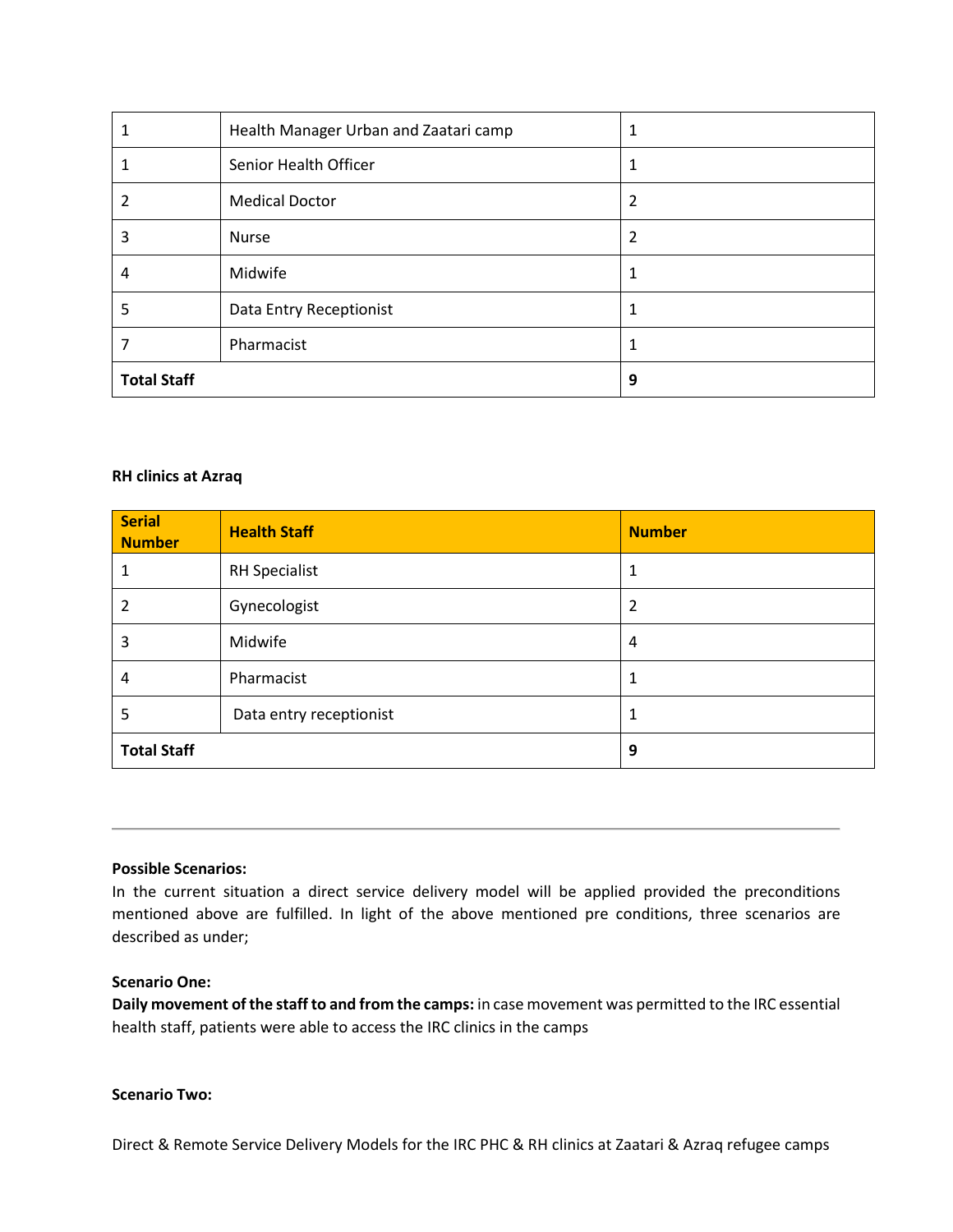**Staff stay at the camps:** in case staff is willing to stay at the camps, sufficient logistical arrangements are done by the IRC for the staff staying at the camps and their stay at the camps is facilitated by the UN agencies and governmental camp authorities

## **Scenario Three:**

**Complete suspension of service delivery:** none of the essential preconditions are fulfilled or any of the essential preconditions is not fulfilled

**It is important to mention that availability of sufficient PPEs for the essential health staff as per the IRC technical guidelines is a primary pre condition for any direct service delivery at all the IRC clinics**

# **IPC protocols and other measures to be observed at all the IRC health facilities in the camps**

**Start the simple triage from the entrance of each clinic** (check the temperature using a non-contact thermometer for each patient). If there is a fever with a cough to refer them to the nurse to specific triage and to let the patient wait in the separate waiting area.

# **Restructure the clinics in order to reduce the stations and to reduce the direct contact with patients** by

- $\circ$  Separate the upper respiratory infections patients from other patients in a separate waiting area
- $\circ$  Assign one nurse and one doctor to triage the suspected cases only with a separate waiting area
- o Remove any extra furniture in all the clinics
- $\circ$  To keep the waiting areas high ventilation to avoid using the ACs as per the WHO last updated
- $\circ$  Rearrangement of waiting area to keep the Data Entry Away from the waiting areas, and to make more space in the waiting area for the patients.

**Doctors to prescribe for the NCD patients medications for three months** or other options if there is possibility to activate the Mobile Clinics to visit the NCD Patients.

**To ensure that All PPE available** in all triage stations: 1- face masks (surgical Masks, N95,) 2- Gloves 3- Face shield 4. Gown 5. Shoes cover 6. Hand Sanitizer. 7. Head cap.

**To ensure the availability of Alcohol Hand Rub, dispenser available in all the waiting areas, clinics**. And to make extra station for Hand hygiene.

**Each Clinic need extra Cleaners**, as we agreed two Volunteers in each Clinic to ensure that all the surfaces, side rails, chairs are disinfected using Chlorine ratio 1:10 at least two times every day.

**Suspend the Health education group sessions**, and if there is a need for the session maximum of 10 beneficiaries and to be sure that the room well ventilated.

### **Suspend the vaccinations service**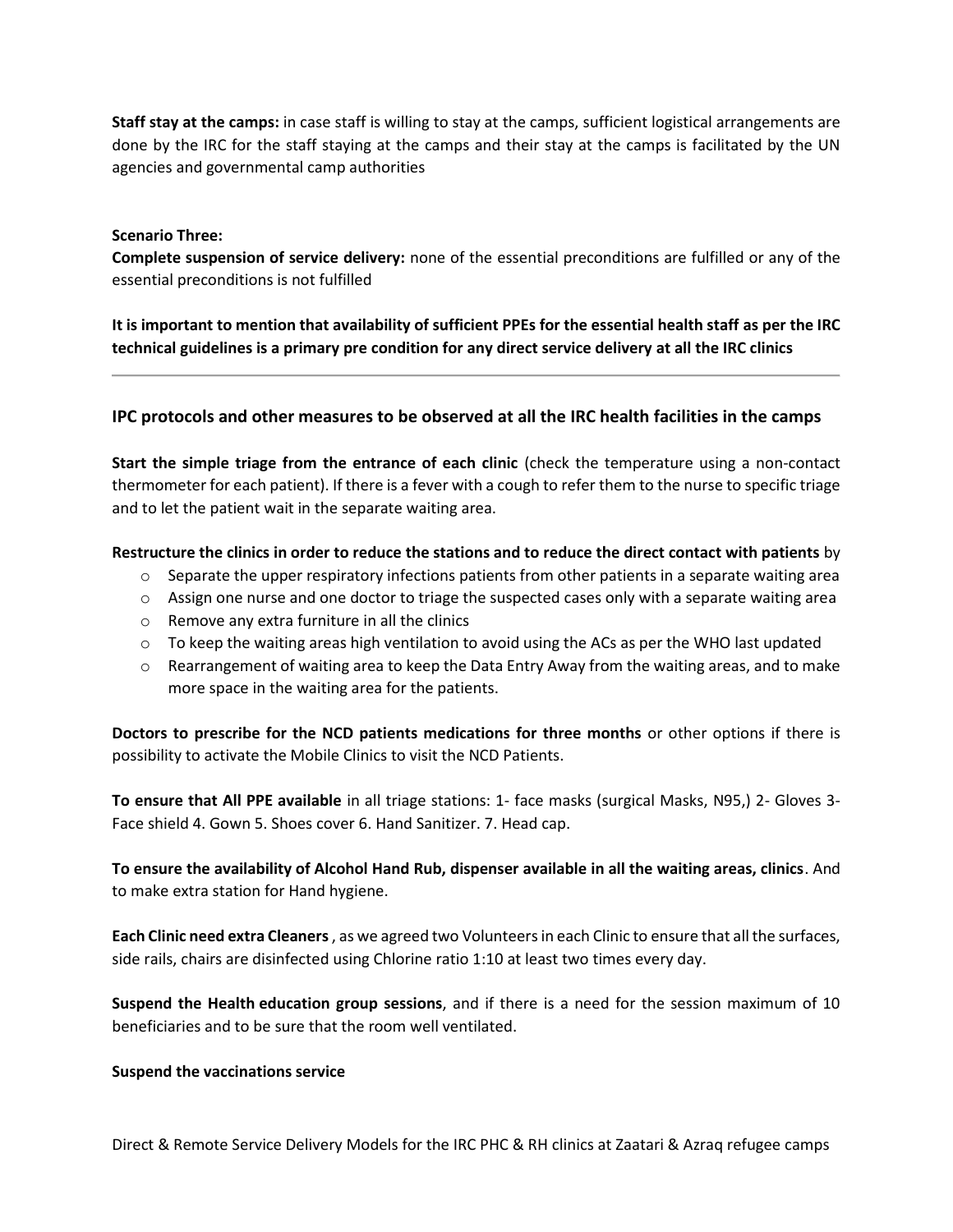**Providing healthy and lite meal pre-packaged to all staff in the field to avoid and source of infection as per the IPC committee recommendations**

**Posters for (Hand Rub, Hand Washing, Waste Management, COVID-19)** in waiting areas, clinics, and in all Hand Hygiene stations.

To share with staff the IRC Coronavirus Risk Categorization and Response and the current situation in Jordan

# **The IPC Guidance in IRC'S COVID-19 SOP's For Health Facilities:**

- **1. Hand hygiene:** Frequently clean your hands by using alcohol-based hand rub or soap and water, and avoid touching your mouth, nose or eyes unless you have performed hand hygiene. This measure helps to prevent possible transmission of COVID-19 by touching contaminated surfaces or objects.
- **2. Respiratory etiquette:** When coughing and sneezing cover your mouth and nose with flexed elbow or tissue – throw tissue away immediately and wash hands. This measure helps to prevent the possible transmission of COVID-19 through respiratory droplets if you are infected.
- **3. Social distancing:** Avoid close contact (maintain at least 1m distance) with anyone who has respiratory symptoms. This measure helps to prevent the transmission of COVID-19 through respiratory droplets.
- **4. Self-isolate/Quarantine:** This measure helps to prevent the transmission of COVID-19 to others if you are infected. Self-isolation is one of the most important measures to take to reduce disease transmission and limit further spread of COVID-19 within the community.
- **5. Safe handling of needed supplies and medication:** safe handling of medication and needed supplies through disposing of the outer layer or bag if feasible and appropriate disinfection of its content (for example: spraying or wiping medication box with chlorine 1:100 or alcohol 70%) and perform hand hygiene afterward.
- **6. Transportation**: avoid crowded vehicle and perform appropriate hand hygiene and disinfection of the vehicle continuously.
- **7. Distribution procedure**: Wear appropriate PPE (mask and gloves) and dispose them appropriately only when hand rub solution is available (after use for each patient (gloves) and in closed waste bag). Keep appropriate safe distance between the distributer and beneficiary (of at least 1.5-2 meter).

**Stay home if you are sick:** If you are sick with respiratory symptoms, stay home and contact your local health authorities for advice. If you have been told to self-isolate, you will need to get to the place you are going to stay, once there remain indoors and avoid contact with other people. And ensure you practice the above 3 measures scrupulously. This will prevent you from spreading the disease to your family, friends and the wider community. In practical terms, this means that once you reach your residence you must:

• Stay at home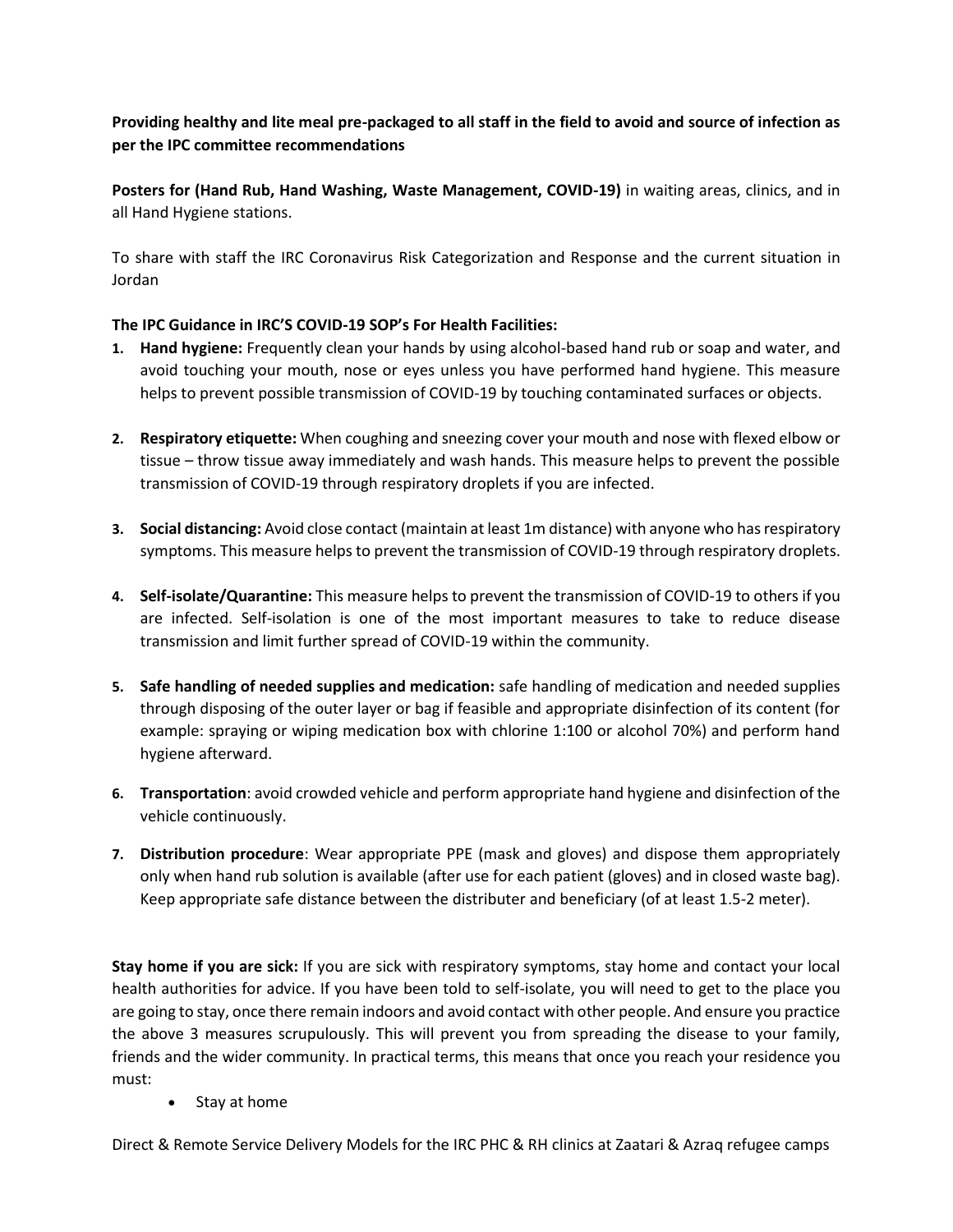- Not go to work, school or public areas
- Not use public transport like buses, trains, tubes or taxis
- Avoid visitors to your home
- Ask friends, family members or delivery services to carry out errands for you such as getting groceries, medications or other shopping, these items should be left at your door, to minimize others coming into your home. If you live with others, you should isolate yourself in a separate room, avoid using the same bathroom if possible, and ensure your waste including tissues, are carefully disposed of.

# **Remote Service Delivery Model at the IRC RH clinics at Azraq refugee camp**

**Objective**: The following plan aims at proposing remote activities for the continuity of SRH services in IRC clinics in Azraq Camp during the current situation of Covid-19 outbreak in Jordan. The plan will be modified depending on the evolving situation and the preconditions.

## **Preconditions:**

- Curfew applied by the Jordanian authorities restricts the movement of medical staff to deliver the services.
- Permits are not issued for the medical staff to reach to Azraq camp and deliver the services.
- The beneficiaries are able to access the IRC clinics in Azraq camp in the presence of movement restrictions and there is a flexibility for the patients to physically access the clinics in the camps
- Enough incentive-based volunteers (IBVs) are willing to support with remote service delivery and sufficient logistics are arranged for them.
- Sufficient Personal Protective Equipment (PPEs) is available for the IBVs at the IRC clinics in the camp.

# **Service Delivery Modality for SRH activities in Azraq Camp:**

# **1. Remote Referral of cases to IMC hospital:**

Any client who comes to any of the IRC clinics in V3, V5, or V6 seeking to be referred to IMC hospital for secondary care or delivery will be received by clinic IBVs. The IBVs will contact the data entry-receptionist staff through phone and provide them with the client registration number to get the file number. Once the hard copy of the client file is withdrawn, the IBVs will take photos of the file and share it with the senior RH and referral officer, who will fill an online referral form for the client and share it directly with IMC hospital focal point. The IBVs then will inform the client to head to IMC hospital and receive the service there. Finally, the senior RH and referral officer will ensure close follow up with IMC hospital to receive feedback about all of the clients referred from IRC to IMC hospital. Please see figure 1.

### **Special Considerations:**

- 1. All IBVs will sign confidentiality form (see annex 1).
- 2. All volunteers has personal smart phones that can be used to take pictures of medical files.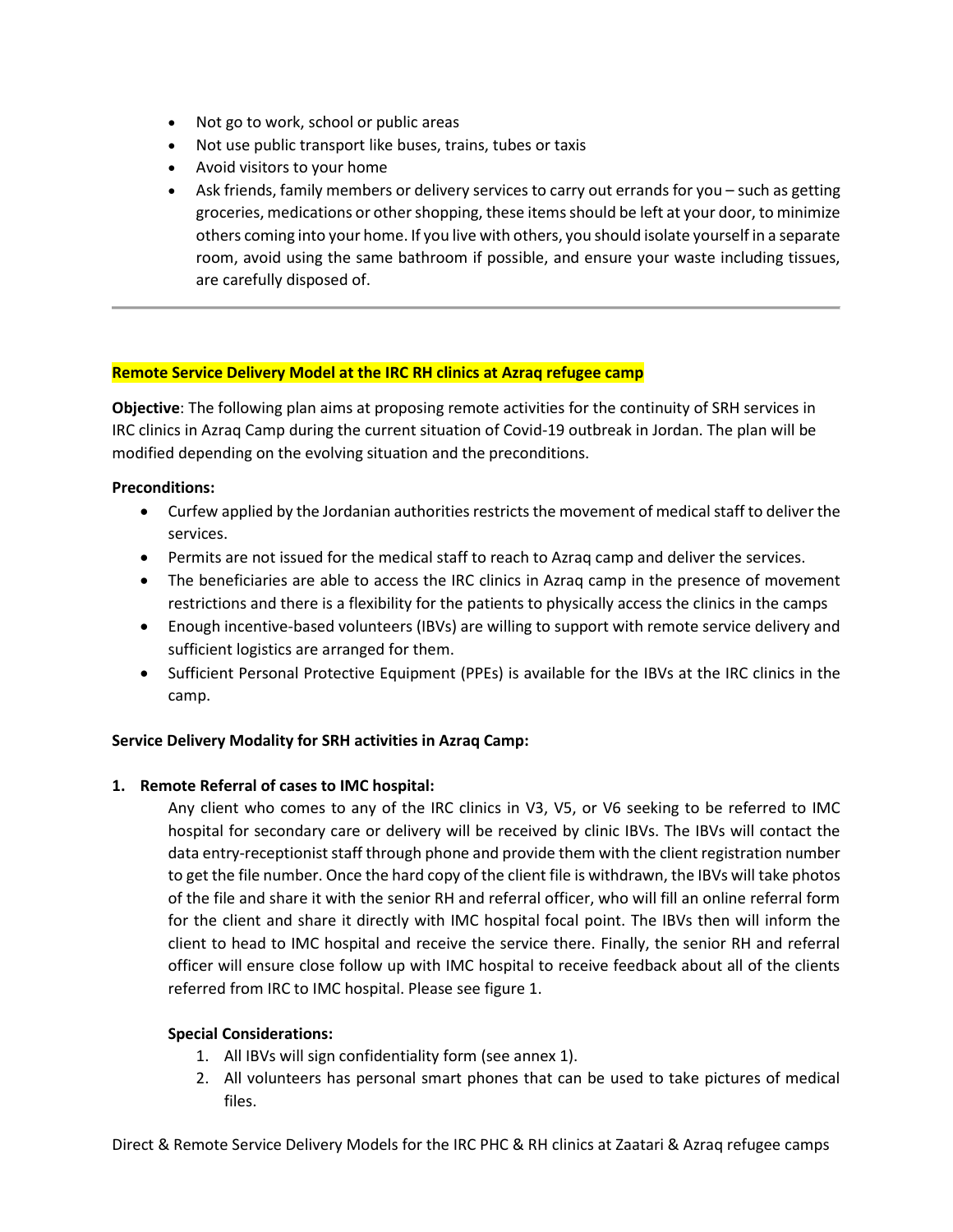

- 4. The online prescription and referral forms will be developed and shared once this plan is approved.
- 5. Coordination will be needed with IMC hospital to facilitate referrals.

Figure 1: Azraq Remote Referral Modality

### **2. Online consultation and Remote Renewal of medication and items:**

Items that will be considered for remote renewal:

- Iron
- Folic acid
- NCDs medications
- Family planning items (OCC and condoms only)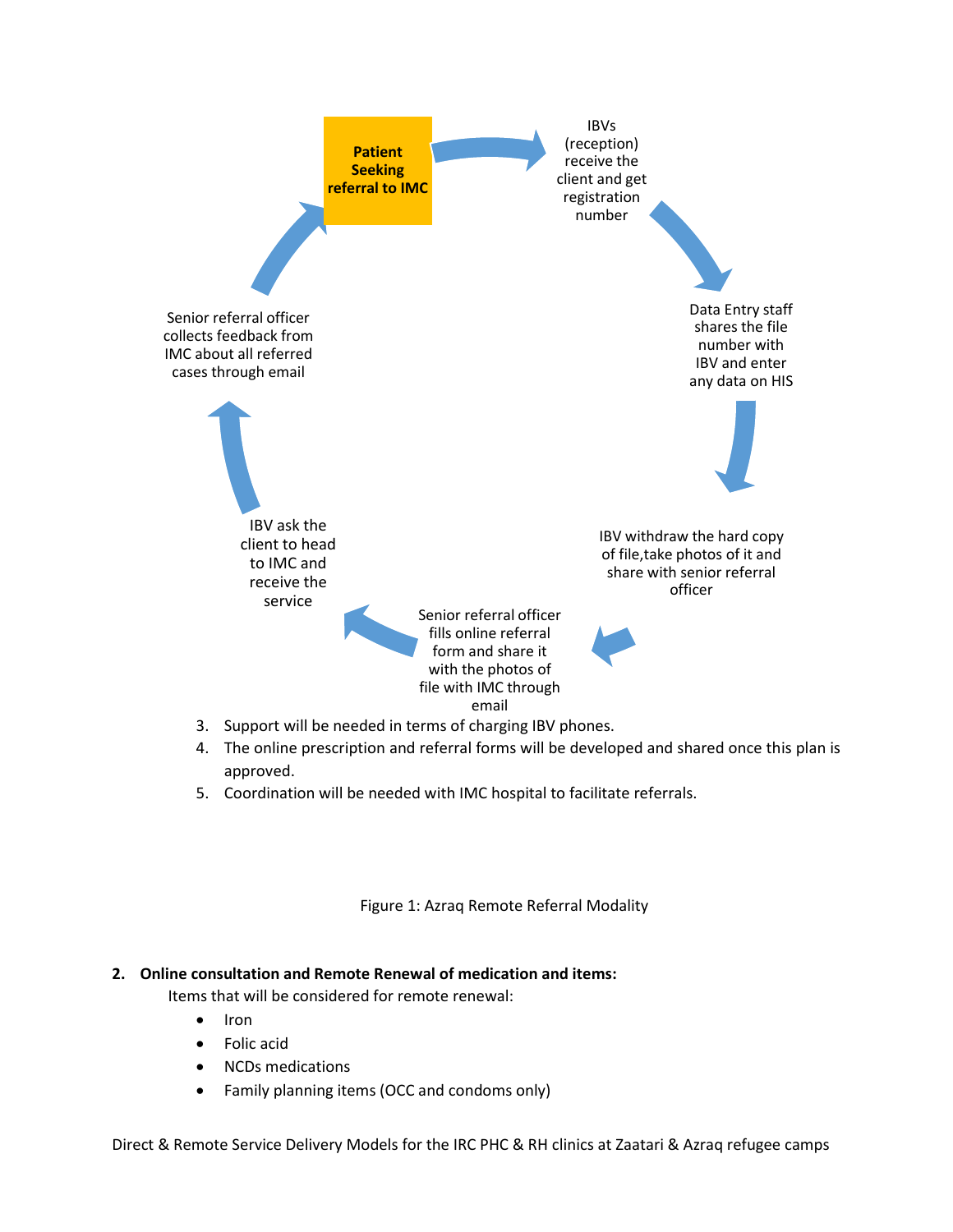Any client who comes to any of the IRC clinics in V3, V5, or V6 to renew her medication will be received by clinic IBVs. The IBV will ask the client to get her vital signs from the PHC facility (IMC/ AMR), meanwhile, The IBV will contact the data entry-receptionist staff through phone and provide them with the client registration number to get the file number. Once the hard copy of the client file is withdrawn and her vital signs results received, the IBVs will take photos of the file and share it along with the vitals with the assigned midwife, the midwife will review the file and contact the client through her phone or IBV phone. The midwife will fill a very simple online consultation form that assesses any alarming or danger signs for the client. In case the client has danger signs, the midwife will refer her directly to the hospital through the remote referral modality and if the client does not have any danger signs, she will be written an online prescription and then she will be asked by the IBV to head to IMC/ AMR pharmacy. The midwife will share any online prescription or referral forms with the senior RH and referral officer who will in turn share it with through email with the actors.

# **Special Considerations:**

- 1. All IBVs will sign confidentiality form (see annex 1).
- 2. All volunteers has personal smart phones that can be used to take pictures of medical files.
- 3. Support will be needed in terms of charging IBV phones.
- 4. The online consultation, prescription, and referral forms will be developed and shared once this plan is approved.
- 5. Strong coordination needs to be done with IMC and AMR facilities to implement this process.
- 6. A one-week supply of family planning and ironorm Items are currently available in IRC clinics, if this plan was approved, the family planning items need to be transferred to IMC and AMR pharmacies.

# **ANNEX 1: CONFEDENTIALITY FORM TO BE SIGNED BY ALL IBVs**



# **Confidentiality acknowledgment**

Please confirm this statement and sign the following: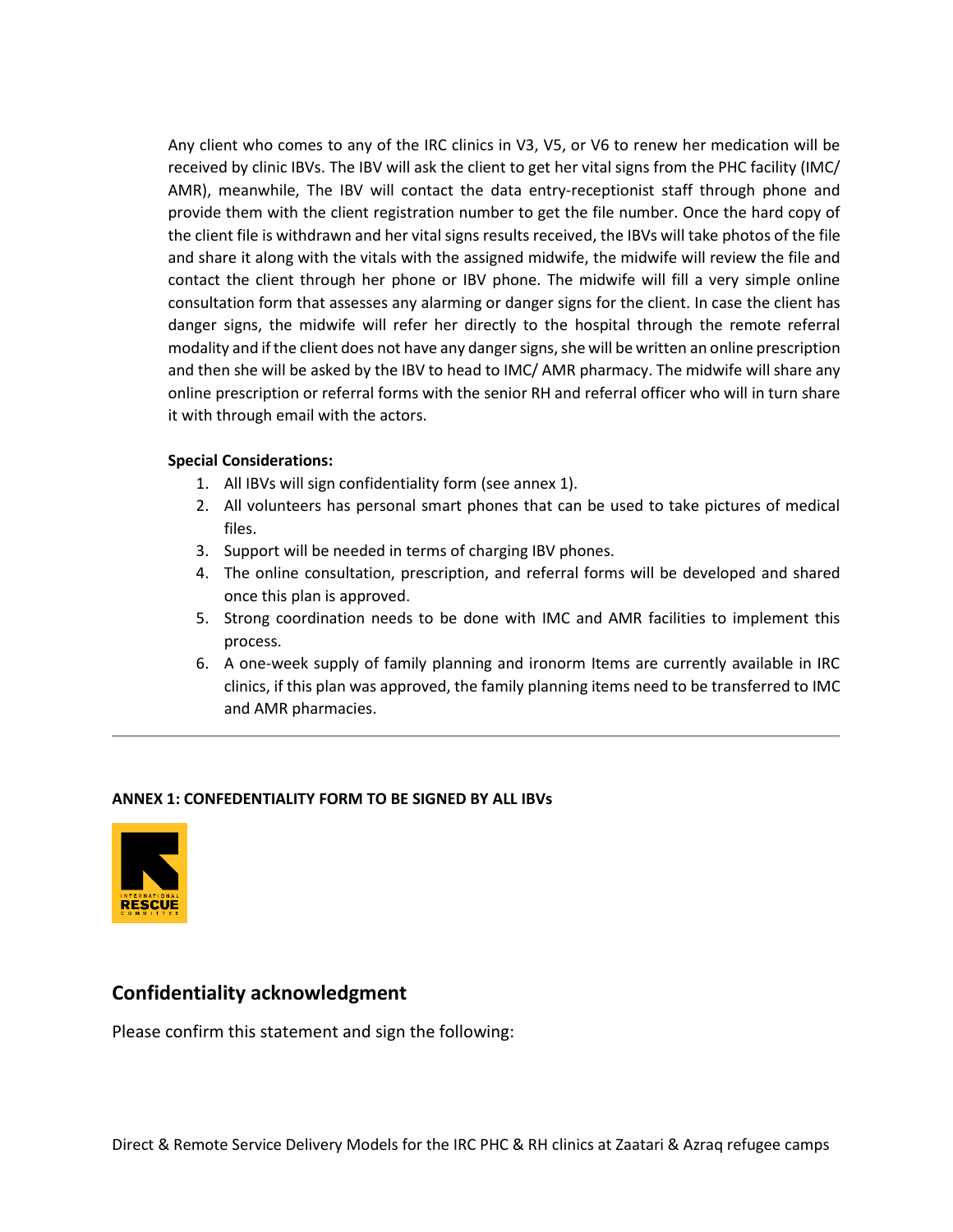To whom it may concern,

I who sign below, my signature indicates that I fully understand and will commit to the terms of conserving the privacy of the clinic's clients. Hence, I understand that it is my responsibility to properly handle any confidential patient information and that I am restricted from accessing, inspecting, using, or disclosing confidential information beyond its proper use.

Hence, I affirm my commitment to not sharing any piece of information with any personnel, organization or fellowship for any reason there is. I also affirm that I will immediately delete all of the patients' files from my phone after sharing them with the IRC medical team.

I accept and will take any consequences that come with violating this acknowledgment.

| Name (Full name): |  |
|-------------------|--|
| Date (D/M/Y):     |  |
| Signature:        |  |

# **WHO CASE DEFINITIONS COVID-19**

# **Suspected case**

**A**. A patient with acute respiratory illness (fever and at least one sign/symptom of respiratory disease, e.g., cough, shortness of breath), AND a history of travel to or residence in a location reporting community transmission of COVID-19 disease during the 14 days prior to symptom onset.

**OR**

**B**. A patient with any acute respiratory illness AND having been in contact with a confirmed or probable COVID-19 case (see definition of contact) in the last 14 days prior to symptom onset;

# **OR**

**C**. A patient with severe acute respiratory illness (fever and at least one sign/symptom of respiratory disease, e.g., cough, shortness of breath; AND requiring hospitalization) AND in the absence of an alternative diagnosis that fully explains the clinical presentation.

# **Probable case**

**A**. A suspect case for whom testing for the COVID-19 virus is inconclusive. Inconclusive being the result of the test reported by the laboratory.